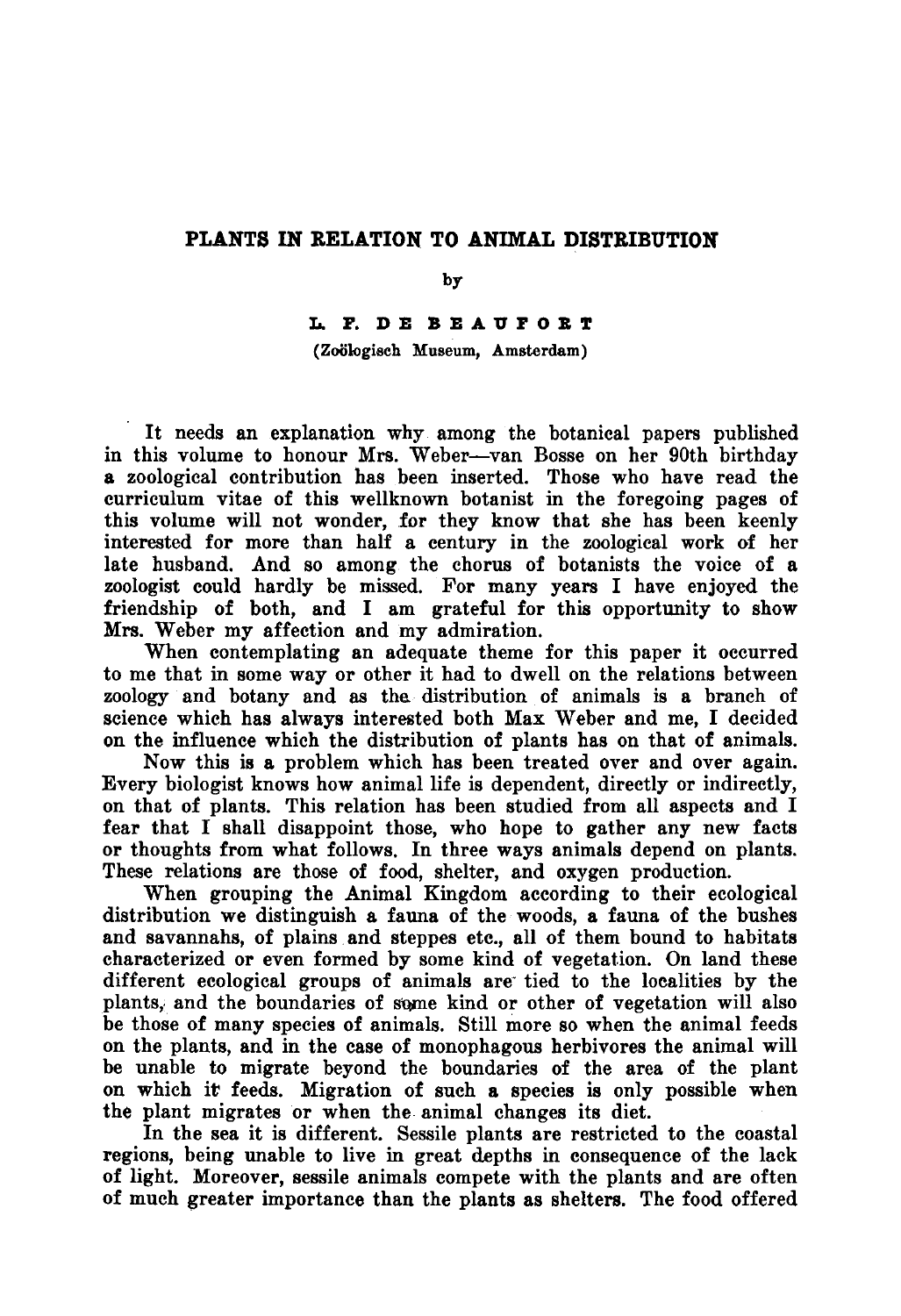by plants to sea-animals is derived for <sup>a</sup> small part only from these sessile plants; by far the greater quantity is produced by the floating microscopical algae, the phyto-plankton. This source of food is not bound to circumscribed localities; it floats and is continuously in motion through the agency of winds and currents. It is true, that the plankton is not equally distributed over the seas and oceans, but varies in quality and quantity according to temperature and currents, but still the effect is that the ties, which bind the animals on land to circumscribed localities, are loose or even wanting here.

Sea-animals which feed exclusively on such submerged Phanerogams as Zostera, Posidonia, and Halophila, or on Algae like Laminaria, and Fucus, are rare. Among the plankton-feeders, those which feed on phyto-plankton are small animals, such as crustaceans, Appendicularia, and others. The reason is, that the phyto-plankton is very small for the greater part (nannoplankton) and that only small animals can catch it. As is well known the Appendicularia even construct "nets" of a microscopical texture, in which the nanno-plankton is caught. When we come to larger plankton-feeders such as herrings or still larger ones such as whales, we see that animalplankton is the chief food. Possibly some phyto-plankton is caught together with the animals, but we can safely say that the bulk of the larger plankton-feeders depend on animal-plankton and these again on phyto-plankton. The relation, therefore, is indirect, but this does not alter the statement, given above, that sea-animals are less bound to certain localities than land-animals. There are of course other factors Which limit their dispersal, temperature for instance, and it stands to reason that sessile animals are left out of consideration here. There is evidence that the distribution of the last-named follows the same rules as that of plants and that they play a part in the "succession", which seems to occur here just as well as on the land.

In fresh water we find much the same relations as in the sea. Here too we can distinguish plankton-feeders and feeders on sessile plants. Plants provide shelter in <sup>a</sup> greater degree than in the sea, as sessile freshwater animals are rarer. The chief relation between plants and animals in fresh water, however, is another, viz. the production of oxygen. This is a consequence of the smaller dimensions of the area, and the importance of this factor increases, when the size of the area decreases. It attains its maximum in <sup>a</sup> small pool or in its artificial equivalent: the aquarium, where under favourable conditions a stable relation between plants and animals can be obtained. The classification of lakes in relation to their animal population is based on the vegetation, not as food, but as oxygen producers.

Shelter is not only provided by sessile plants surrounding lakes and other stagnant waters, but also by floating plants, such as Lemna, Pistia, Azolla or plants with floating leaves such as Nelumbium, Nymphaea and many others. Underneath these leaves fishes as well as molluscs and worms find protection.

In the Atlantic the Sargassum-Sea provides <sup>a</sup> similar kind of cover.

This has been but <sup>a</sup> rapid survey of the ways in which plants affect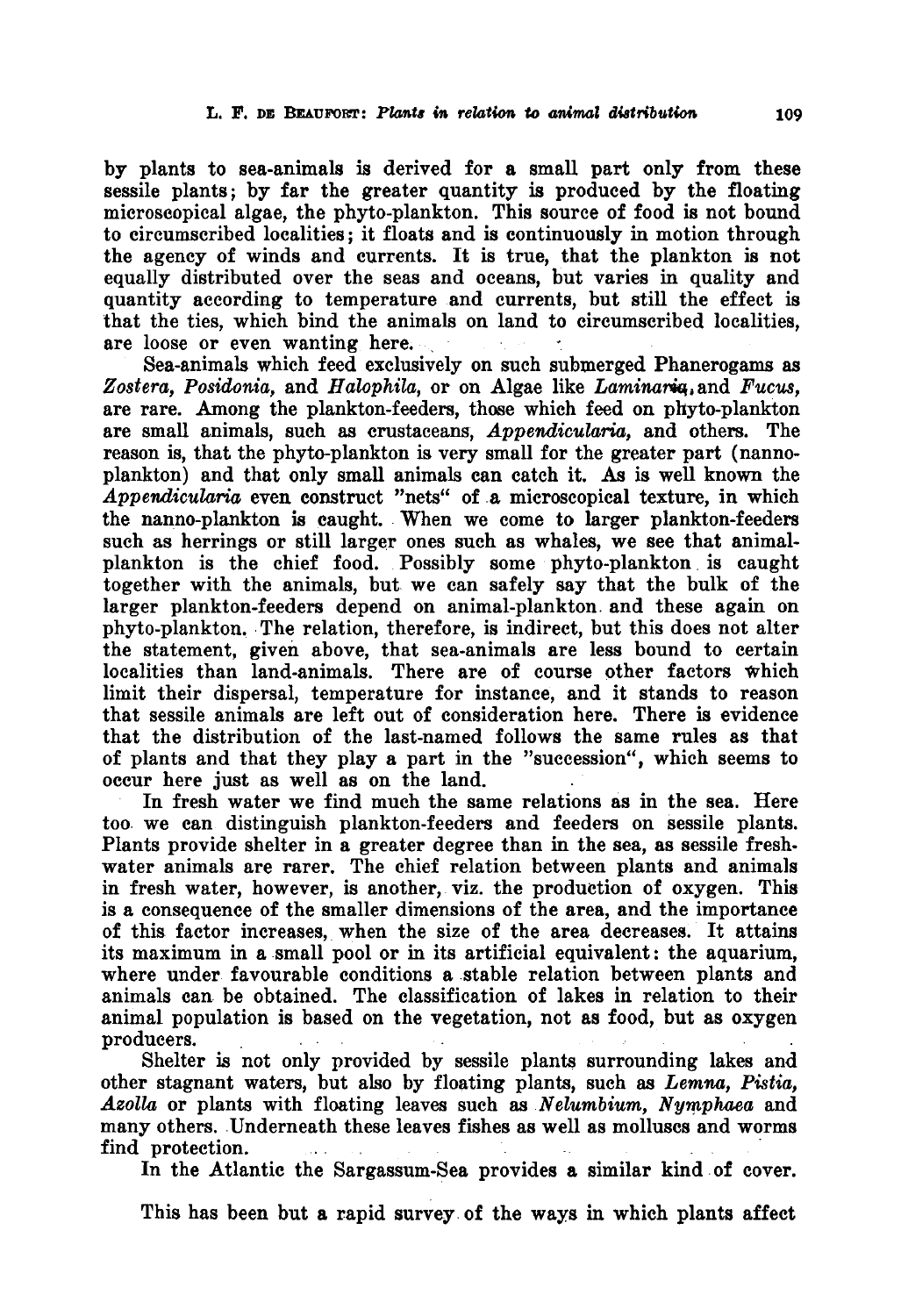the distribution of animals. If space permitted, many details could be discussed, but what has been said seems sufficient to come to the conclusion, that of the three ways in which animals are dependent on plants that of food is, of course, the most important, but of the other two, shelter is the most manifest on land, and production of oxygen in fresh water. In the foregoing pages the influence of plants on the distribution

of animals has been dealt with from an ecological point of view. What we have discussed is how the distribution of animals depends on that of plants at the present time. Another question is, how this relation worked in past ages. This problem deals with a chapter of historic biogeography. What We have been looking at was a static process and we have silently assumed that the circumstances under which the plants and animals live remained unchanged. It is hoewever, well known that changes of climate, changes in the distribution of land and sea, and orogenetic events have <sup>a</sup> very important influence on distribution and that many facts in the present distribution cannot be understood without taking these factors into account. The control of the control of the second

Changes of climate can make <sup>a</sup> country uninhabitable for some plants or animals. On land, plants will probably have first been affected. If we look at what has happened in the Northern Hemisphere after the pleistocene ice-ages we see that after the retreat of the ice the abandoned land has been invaded, first by <sup>a</sup> fauna similar to that which now lives in the tundra, then, when the temperature rose, by a fauna similar to that of the steppes, and finally by <sup>a</sup> forest fauna. It stands to reason that these faunae have inhabited tundra's, steppes, and forests. Although this was denied by some scientists in the past century, I think that nobody holds their side nowadays. Now tundra, steppe, and forest are principally botanical notions and so we may conclude that in this case the countries freed from the ice have been invaded, by plants first, the animals adapted to the peeulair vegetation following. As the plants, being the basic food, stand at the bottom of every plant and animal community, nothing else could be expected.

 $\therefore$  So we can state that plants and animals migrate together, but that the plants advance first. It is well to remember this. When speaking of territories invaded by a new fauna we are apt to think of an army, advancing in enemy country, but this comparison is misleading. In an advancing army the soldiers fight their way, their food follows, here the food (the plants) prepare the ground and the animals follow.

 $\sim$  Of course we must not think that these are processes succeeding each other. Such an invasion is <sup>a</sup> very slow and gradual proceeding and only when we pick out one animal-species or other and trace its migration we can demonstrate how it follows the spreading of the plants on which it depends, either as food or as cover.

Topographical changes which affect the distribution of life are, broadly speaking, of two kinds. An area, forming <sup>a</sup> biogeographical unit, can be split into two separate ones by the rising of mountains or by the invasion of the sea, and formerly separate ones can be united by the retreat of the sea or by the abrasion of mountains.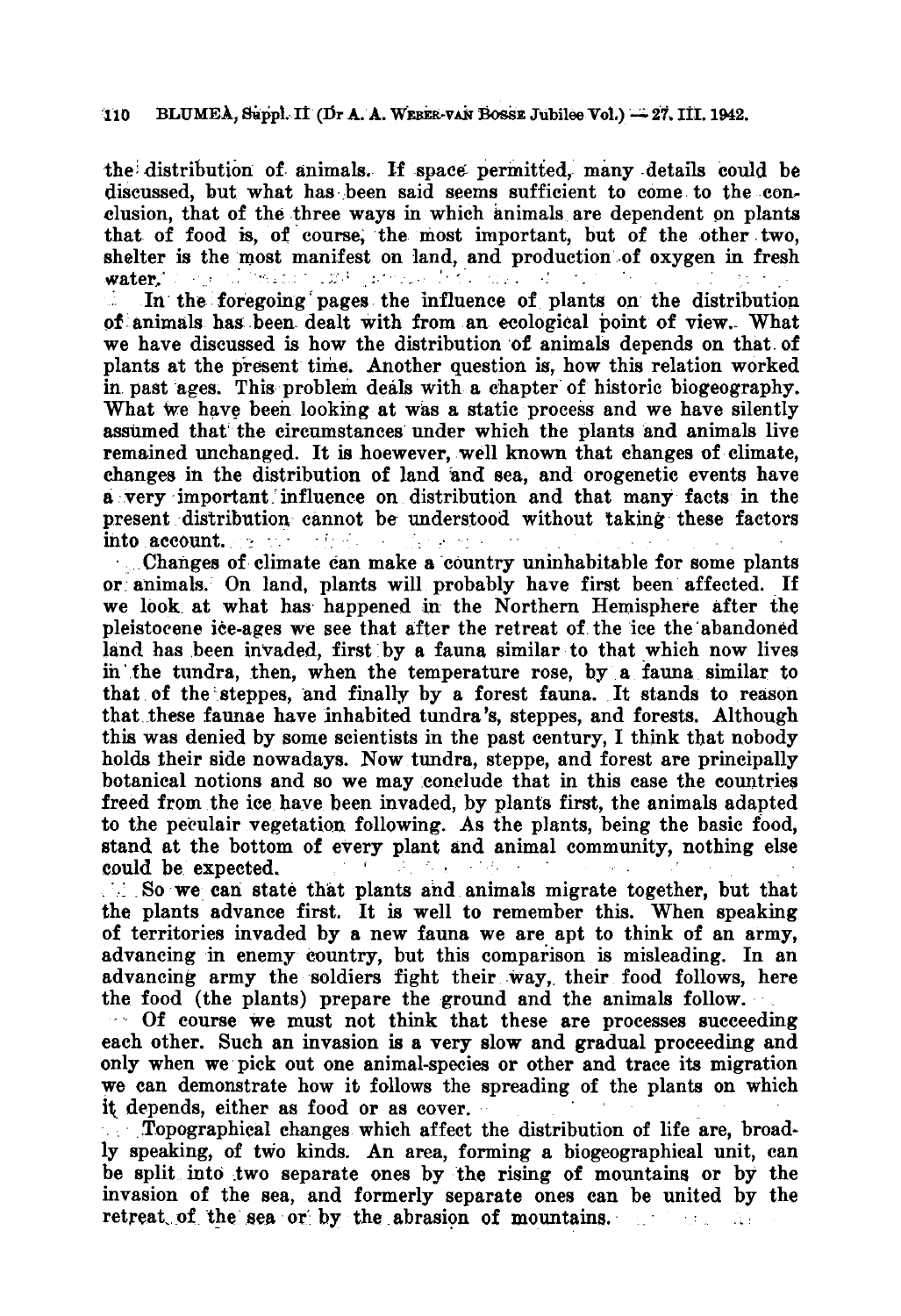$\sim$  In the first-named case isolation occurs. The influence of isolation on the development of new species together with the conservation of primitive types is well known and the peculiar and primitive flora as well as fauna of Australia or New Zealand shows that both plants and animals undergo the influence of isolation in the same way. How the evolution of plants affects that of animals in such an isolated area, we can only speculate on. Probably a certain equilibrium is maintained, as we may deduct from the fact, that harmony is disturbed when foreign plants or animals are imported in such a country.

In the second case, the connection of two areas hitherto separated. the flora and fauna of both will advance into the new connecting territory, a proceeding comparable to the migration discussed above. A certain degree of mixing will take place and in case the "living stock" of both differs, this mixing will be accompanied with <sup>a</sup> struggle. By "living stock" I mean flora and fauna together; as far as I know there is no technical term for this notion. This struggle must be a very complicated one, and certainly not of plants against plants and animals against animals only.

We need not dwell at length on what happens when the non-biotic circumstances which control life in the sea change. Such changes can be of temperature, of salinity or of another chemical nature, or they can be topographical ones, for instance the separation or the union of two seas. The course of events in the coastal flora and fauna will be much the same as on land, and the pelagic fauna, with its pelagic and highly movable basic food supply, will not be affected so seriously as on land.

Lastly, in fresh water, we must distinguish between stagnant water and streams. Lakes, as is well known, have <sup>a</sup> short life, considered from <sup>a</sup> geological point of view, for they gradually change into marshes. The part played by the vegetation during these changes is well known, and so the influence of plants on animal distribution is clear enough here. River systems are continually changing too. Meanders will be cut off, turn into stagnant waters and suffer the same fate as lakes. Adjacent river systems can get connections and the "living stock" of both will mix, but as fresh water animals are seldom so dependent on special plants, either as food or as shelter, as is the case on land, the influence of plants on the fresh water fauna will not be of great importance.

Resuming we can say that everywhere, but principally on land, climatic or topographical mutations do not affect the fauna directly, but indirectly through changes in the flora. In historic zoogeography this has not always been realised. This branch of science is a young one, and its methods are often clumsy. When two zoogeographical regions are compared, generally a few systematic groups of animals are picked are compared, generally a lew systematic groups of animals are picked<br>out, with which the author is well acquainted. Although I agree that interesting results have been obtained that way, it is obvious that they must be incomplete and fragmentary. To give an example: <sup>a</sup> certain group of animals is well represented in region A, but is wanting in B. This can be due to the fact, that there is a geographical barrier which prevents the group from migrating from A to B, but it is also possible,